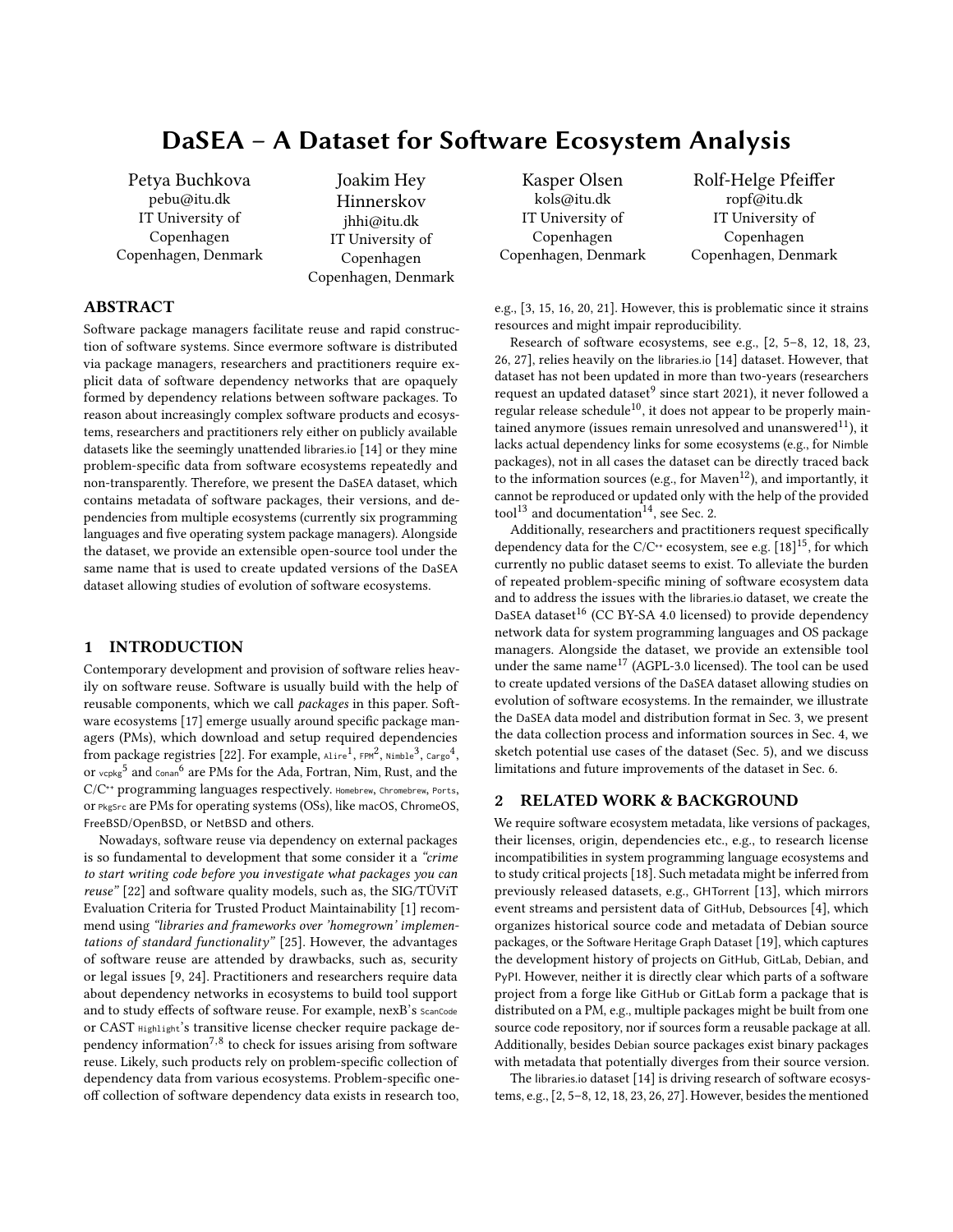<span id="page-1-2"></span>

Figure 1: The schema of the DaSEA data model and a concrete instance in serialization syntax.

challenges like the lack of updates and attention, see [Sec. 1,](#page-0-1) metadata from system programming language ecosystems like C/C<sup>++</sup>, Fortran, Ada, etc. is absent, only one [OS](#page-0-2) ecosystem is included (Homebrew), and for some ecosystems dependency links are missing (Nimble). Additionally, the libraries.io dataset is ill-suited for studying certain aspects of ecosystem evolution, since most package metadata is provided only for the latest version of a package.

Since the libraries.io tool<sup>13</sup> is open-source (AGPL-3.0), we try to create an updated dataset and we attempt to extend it to include data from system programming language ecosystems. However, our attempts fail. Given the official documentation<sup>14</sup>, the project's source code, and ca. 60 man-hours distributed over three persons, we reach only to instantiate a functionally incomplete instance of the libraries.io web-application. That requires over 30 manual steps, of which only 11 are currently documented. For example, we experience issues with, failing download of sample data, incomplete instructions of system initialization, or failing and undocumented data collection tasks, etc. Since we and others  $^{18,19}$  fail to create an updated libraries.io dataset, and since contributions of data for new ecosystems are not necessarily merged into the tool $^{20}$ , we decide to create a minimal and extensible tool that allows to create and update a dataset similar to libraries.io. Our focus on reproducibility and updatability sets the DaSEA dataset and tool apart from previous work.

### <span id="page-1-0"></span>3 DATA MODEL

The schema of the DaSEA data model is illustrated as an UML class diagram in [Fig. 1a.](#page-1-2) Per ecosystem (abstract class), the dataset stores metadata about PackageS, VersionS, Dependency links, and their Kind. Packages are uniquely identifiable in an ecosystem (idx), they carry a name, and refer to the [PM](#page-0-2) of origin (pkgman). Each Version of a Package is uniquely identifiable (idx), refers to the package of which it is a version (pkg\_idx), and it is characterized by a name and a version specification (version). Due to heterogeneity of version schemes, e.g., numbers, dates, etc., version specifications are stored as strings. Additionally, a version's license, description, homepage, repository, author, and maintainer are stored if available. Dependency links connect specific Versions of packages (source\_idx) with the required package (target\_idx). source\_version stores the version specification of the dependent package (usually a precise version number like 22.0.0) and target\_version

stores the version constraint of the package that is required (often a version range like ˆ21). Additionally, the names of the Package and the Version that are connected by a dependency link are stored (target\_name and source\_name respectively). Dependency Kinds are stored via values of an enumeration (only an excerpt is illustrated), e.g., a dependency exists at, build-, run-, development-time, etc.

The data model is implemented in an object-oriented style, that facilitates extension with ecosystem-specific fields, e.g., location of bug-trackers, creation time of a version, etc. Instances of the data model are store and distributed as CSV files, since this versatile format can be easily imported, processed, and analyzed by a plethora of tools, see the examples in [Sec. 5.](#page-2-0)

The dataset is distributed as a  $B_{\text{zip2}}$  compressed  $TAR$  archive<sup>16</sup>, which contains directories named after [PMs](#page-0-2) (in minuscule), e.g., alire, conan, etc. Each directory contains three CSV files named  $\epsilon$ package\_manager>\_[packages|versions|dependencies]\_<date>.csv, Where <date> is formatted as %m-%d-%Y. [Fig. 1b](#page-1-2) illustrates the naming scheme of the CSV files for the Alire ecosystem together with an excerpt of data. It shows, that each of the three versions of ada\_language\_server, libadalang \_tools, and lal\_highlight have a build-time dependency to libadalang, either to its precise version <sup>22</sup> (ada\_language\_server and libadalang\_tools) or to any minor version above <sup>21</sup> (lal\_highlight: ˆ21).

Some data is duplicated across the classes Package, Version, and Dependency. For example, Versions duplicate a package's name and Dependency links duplicate the names and version information from the linked entities. Though redundant, such a representation allows users of the dataset to focus analysis on certain aspects of the dataset without joining CSV files or database tables. For instance, the first example in [Sec. 5](#page-2-0) illustrates how packages with many dependents can be identified via SQL without the need to join database tables.

Unlike the libraries.io dataset, we decide to store information about licenses, authors, etc. on version instances, since that permits to study evolution of packages over time.

### <span id="page-1-1"></span>4 DATA GATHERING

The DaSEA dataset is created by mining metadata from various [PMs](#page-0-2) and registries, which usually constitute ecosystems [\[22\]](#page-4-2). Per ecosystem, Python scripts $^{21}$  collect metadata of packages, their versions, and dependencies from suitable sources, convert it into the uniform data model [\(Sec. 3\)](#page-1-0), and serialize it to CSV files. We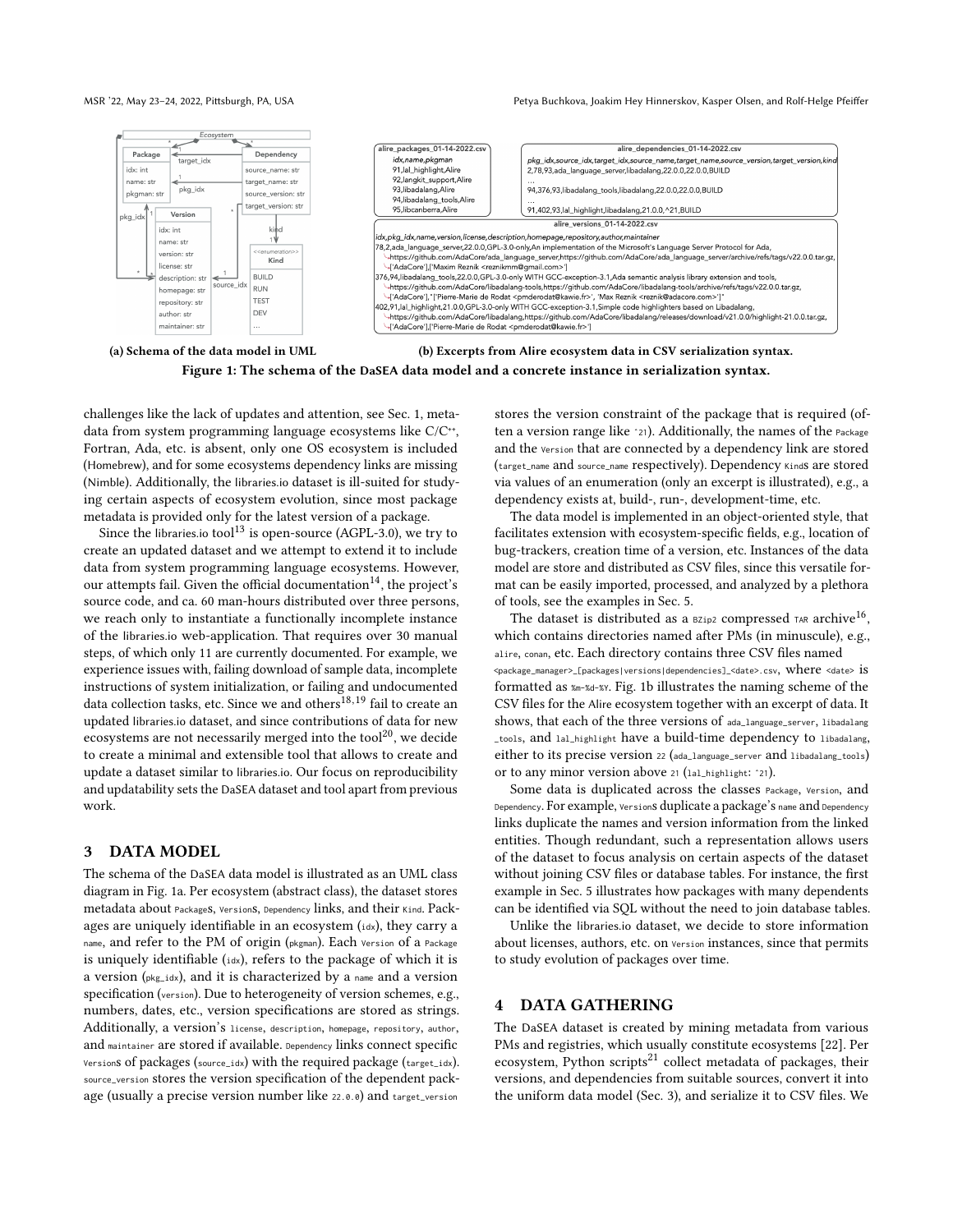optimized for space usage and not for coding style, and they are

explained in more detail in the official documentation<sup>35</sup>.

### a) SQL: Identify relevant packages

Number of dependents is a basic metric for assessing the relevance of a package in an ecosystem. In [Lst. 1,](#page-2-1) we demonstrate how to identify the pkgsrc package (on NetBSD) with most direct dependents via an SQL query (lines six to eight).

For brevity, Dependency CSV data is imported into an solite inmemory database with Pandas' to\_sql function. The latter creates the database schema automatically. The actual sou query identifies the node with the highest in-degree in the dependency network by searching for the most frequent target\_name of all dependency links. Grouping by a Dependency's target\_name (line seven), encodes the search for the number of dependent packages instead of the number of dependent versions.

The query yields pkgtools/cwrappers as the package with most dependents. 18,228 of the 18,231 packages depend directly on it.

<span id="page-2-1"></span>import pandas as pd, sqlalchemy as sl

- 2 3 ddf = pd.read\_csv("ports/netbsd9/netbsd9\_dependencies\_01-27-2022.csv")
- db\_engine = sl.create\_engine('sqlite://') # in memory DB

ddf.to\_sql("Dependency", db\_engine)

- query = """SELECT target\_name, COUNT(target\_name) AS indegree FROM Dependency
- 7 GROUP BY target\_name ORDER BY indegree DESC
- $8$  LIMIT  $1$ ;"
	- 9 print(pd.read\_sql(query, db\_engine))

#### Listing 1: SQL query to identify most required package.

#### b) Pandas: Identify license changes

Changing licenses between package versions may pose legal issues for dependents<sup>36</sup>. In [Lst. 2,](#page-2-2) we show how to leverage the data analysis library  $P$ andas<sup>37</sup> to infer those packages from the Conan ecosystem that possess more than one license over their version history (line four). Pandas DataFrames (line three) are a tabular data representation comparable to spreadsheets. They can be queried in a similar fashion (line four).

The code of line five organizes the query results for display. The results in [Lst. 3](#page-2-3) show, that 12 Conan packages change licenses across versions. The respective package names are listed to the left and an unordered set of corresponding licenses is listed to the right. Note, ordering the changing licenses chronologically, would require a modification of [Lst. 2.](#page-2-2)

- <span id="page-2-2"></span>1 import pandas as pd
- 3 df = pd.read\_csv("conan/conan\_versions\_01-27-2022.csv")
- 4 rdf = df.groupby("pkg\_idx").filter(lambda x: len(set(x.license)) > 1)
- print(rdf.groupby("name").apply(lambda x: set(x.license)))

Listing 2: Pandas query to identify Conan packages that change licenses over versions.

<span id="page-2-3"></span>

| $1$ bzip2          | {['bzip2-1.0.6'], ['bzip2-1.0.8']}                |
|--------------------|---------------------------------------------------|
| 2 freetype         | {['MIT'], ['bzip2-1.0.8']}                        |
| 3 gtk              | {['MIT'], ['LGPL-2.1-or-later']}                  |
| 4 mbedtls          | {['GPL-2.0', 'Apache-2.0'], ['Apache-2.0']}       |
| 5 mosquitto        | {['MIT'], ['EPL-2.0']}                            |
| 6 opency           | {['MPL-2.0', 'LGPL-3.0-or-later'], 'Apache-2.0']} |
| 7 openssl          | {['OpenSSL'], ['Apache-2.0']}                     |
| 8 poco             | {['Apache-2.0'], ['bzip2-1.0.8']}                 |
| 9 proj             | {['MIT'], ['GPL-2.0']}                            |
| 10 <b>rmlui</b>    | {['MIT'], ['bzip2-1.0.8']}                        |
| 11 sentry-crashpad | {['OpenSSL'], ['Apache-2.0']}                     |
| $12$ zbar          | {['LGPL-2.1'], ['LGPL-2.1-only']}                 |

Listing 3: Conan packages with changing licenses.

## call these Python scripts miners. Except of the shared data model, miners are completely independent of each other.

The DaSEA dataset is gathered from heterogeneous sources in various ways. The miners for vcpkg, FPM, and Homebrew parse the respective package registries, which are conveniently distributed in JSON format via web-APIs<sup>22, 23, 24</sup>. The Nimble miner works similarly. First, it receives the package registry as JSON object via a web-API call<sup>25</sup>, second, it shallowly clones package repositories that are referenced in the package registry, and third, it parses nimble files, that store version and dependency related metadata from these repositories. The process is staged, since the Nimble package registry does not store information about versions of packages and their dependencies centrally.

Alire<sup>26</sup> and Chromebrew<sup>27</sup> are mined by cloning the package registries (organized as Git repositories) and by parsing metadata respectively from TOML and Ruby files. Similarly, the Conan miner clones the  $G_{i}$  repository that holds the package registry<sup>28</sup>, parses package-related metadata from YAML files, and extracts version and dependency-related metadata from the output of the conan CLI tool.

The Cargo miner converts the daily database dump from crates.io $^{29},\,$ which is distributed as a set of CSV files, into the DaSEA data model.

On Free- $^{\rm 30}$  and OpenBSD $^{\rm 31}$ , the current <sub>ports</sub> trees and on NetBSD $^{\rm 32}$ the current pkgsrc tree are downloaded and extracted. In these ecosystems, metadata is stored in Makefiles, which respective miners extract with the [OS-](#page-0-2)specific version of the make tool. Ports and pkgsrc trees are mined in [virtual machines \(VMs\)](#page-0-2) since the make tools are slightly different across the BSDs. The DaSEA tool manages [VMs](#page-0-2) via vagrant<sup>33</sup> and virtualBox $^{34}$ .

Metadata from packages and their versions, like names, version numbers/constraints, authors, repositories, etc. are dumped directly from the respective data source into the corresponding fields of the data model [\(Fig. 1a\)](#page-1-2) and are serialized to CSV without further processing. The rationale behind this decision is: most [PMs](#page-0-2) provide unchecked free-form fields for such data. For example, the authors of ada\_language\_server, libadalang\_tools, and lal\_highlight provide links to release archives instead of links to VCS repositories, see [Fig. 1b,](#page-1-2) or authors identify themselves inhomogeneously via real names, email-addresses, nicks, or combinations of these. Since we want to preserve highest degree of utility of the gathered data and since we cannot anticipate potential applications of the DaSEA dataset, we leave processing of such raw data to the users. However, miners enrich the gathered metadata by explicitly creating dependency links, see class Dependency in [Sec. 3.](#page-1-0) Usually, [PMs](#page-0-2) express dependency links via string references, which our miners interpret according to official documentation. Internally, miners construct lookup tables to convert string-based package and version identifiers to integers, see all \*idx fields in [Fig. 1a.](#page-1-2) Besides mining metadata from heterogeneous sources, first class dependency links are the main feature of the DaSEA dataset. They facilitate ecosystem analysis as illustrated by the following examples.

### <span id="page-2-0"></span>5 USAGE EXAMPLES

In this section, we present four examples that illustrate how various tools can be applied to query the DaSEA dataset, to reason about it, and to visualize it. All code examples are in Python, they are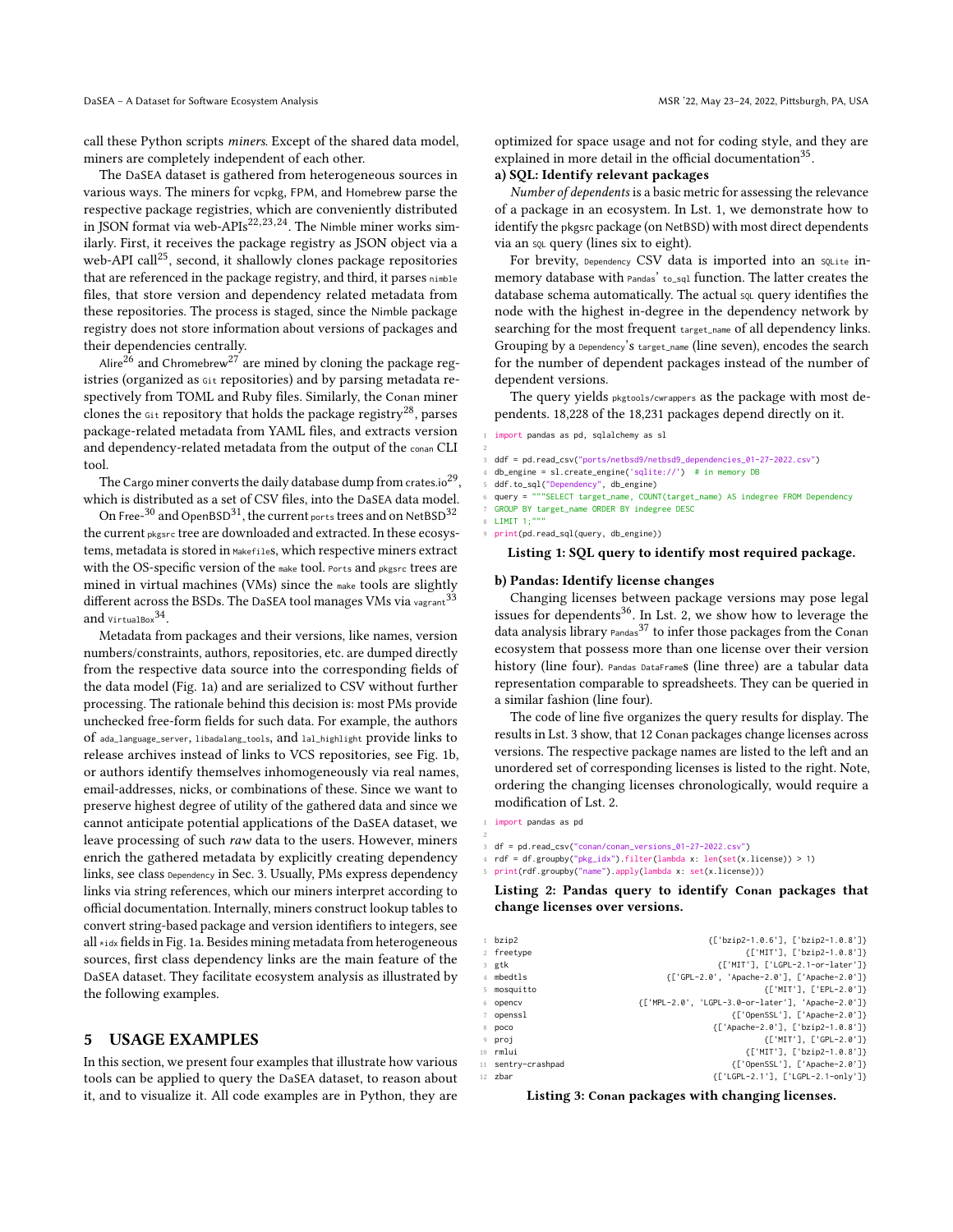#### c) NetworkX: Compute a centrality metric

Various centrality metrics encode various notions of importance of a node in a graph. Packages that –if removed– would affect the Conan ecosystem the most can be detected via Betweenness *Centrality* [\[10\]](#page-4-20). Amongst others, the Python library Networkx<sup>38</sup> offers an implementation of a betweenness centrality algorithm. The DaSEA dataset has to be converted into a format that is accessible by NetworkX. [Lst. 4](#page-3-4) shows, how to convert the Conan Dependency data into an adjacency list, a text file of space separated node identifiers (lines three to six). Out of this, NetworkX constructs a directed graph for which the betweenness centrality is computed (lines eight and nine). The script prints package identifiers  $(p \mid x \in \mathbb{R})$  and the respective centrality score for the three most central packages (lines 10 and 11). The results (not illustrated) indicate that openssl, libcurl, and at-spi2-core are the packages with highest betweenness centrality in the Conan C/C++ ecosystem. The prominent position of openssl in the ecosystem hints at the impact of the Heartbleed bug<sup>39</sup> in 2014.

<span id="page-3-4"></span>import pandas as pd, networkx as nx, numpy as np

```
2
ddf = pd.read csv("conan/conan_dependencies_01-27-2022.csv")
```

```
4 ddf = ddf[(~ddf.pkg_idx.isnull()) & (~ddf.target_idx.isnull())]
```
8 g = nx.read\_adjlist("/tmp/conan.adjl", nodetype=int, create\_using=nx.DiGraph)

- $betweennes\_ranks = nx.betweenness\_centrality(g)$
- 10 print(list(sorted(betweennes\_ranks.items(), key=lambda item: item[1],

reverse=True))[:3])

### Listing 4: Computation of Betweenness Centrality with NetworkX.

### d) Gephi: Visualize an ecosystem

[Fig. 2](#page-3-5) illustrates the vcpkg  $C/C^{+}$  ecosystem with a Fruchterman–Reingold layout [\[11\]](#page-4-21). Nodes are scaled to Eigenvector Centrality, which indicates the high influence of the packages vcpkg-cmake and vcpkg-cmake-config (center). Highlighted are dependents of these two. Visual inspection of ecosystem dependency networks allows to get acquainted with certain properties of the ecosystem, e.g., the amount of independent packages (mainly outer ring in [Fig. 2\)](#page-3-5), cliques of packages (center ring to the left and right), etc.

<span id="page-3-5"></span>

Figure 2: Visualization of the vcpkg C/C<sup>++</sup> ecosystem. Nodes are scaled to Eigenvector Centrality.

MSR '22, May 23–24, 2022, Pittsburgh, PA, USA Petya Buchkova, Joakim Hey Hinnerskov, Kasper Olsen, and Rolf-Helge Pfeiffer

Gephi $^{40}$  is a network visualization tool. It can import CSV files that contain a graph's nodes and edges. Indexes of nodes and relation ends have to be stored in columns labeled Id, Source, and Target respectively. [Lst. 5](#page-3-6) converts the DaSEA package and dependency CSV files from vcpkg accordingly.

#### <span id="page-3-6"></span>1 import pandas as pd

- 2 3 pdf = pd.read\_csv("vcpkg/vcpkg\_packages\_01-27-2022.csv")
- 4 pdf.rename(columns={"idx": "Id", "name": "Label"}, inplace=True)
- 5 pdf.to\_csv("/tmp/vcpkg\_gephi\_nodes.csv", index=False)
- 6
- ddf = pd.read\_csv("vcpkg/vcpkg\_dependencies\_01-27-2022.csv") ddf = ddf[(~ddf.pkg\_idx.isnull()) & (~ddf.target\_idx.isnull())]
- 
- 9 ddf.pkg\_idx = ddf.pkg\_idx.astype(np.uint)
- 10 ddf.rename(columns={"pkg\_idx": "Source", "target\_idx": "Target"}, inplace=True)
- 11 ddf.to\_csv("/tmp/vcpkg\_gephi\_edges.csv", index=False)

### Listing 5: Conversion of data for visualization with Gephi.

### <span id="page-3-3"></span>6 LIMITATIONS & IMPROVEMENTS

Currently, packages and their versions are indexed per ecosystem, i.e., cross-ecosystem analyses have to first harmonize indexes accordingly. Only the data for Alire, Conan, FPM, and Cargo contains information about historical versions of packages, due to how package registries and [PMs](#page-0-2) provision metadata. For the other ecosystems, the most recent package versions at the time of mining are provided. We plan to release a script, that allows to merge updated versions of the DaSEA dataset into a single one.

As the data model in [Fig. 1a](#page-1-2) illustrates, dependencies in the DaSEA dataset link versions of a package to required packages accompanied by a version constraint (target\_version). That is, dependency links do not link versions of packages directly. This mimics how dependency links are modeled in the libraries.io dataset. If required, users have to programmatically create version-to-version dependency links by interpreting the provided version constraints.

In future, we plan to extend the DaSEA dataset with dependency networks from more ecosystems. Currently, we are working on implementing miners for Nix, APT on Ubuntu, Gentoo's portage, and Maven with Maven Central. Additionally, we hope that the open nature of the DaSEA tool encourages contributions from the community.

To conclude, in this paper, we present the DaSEA dataset. We are not aware of a similar dataset that contains metadata including package dependencies for the  $_{\text{Conan}}$  and  $_{\text{vcpkg}}$  ( $C/C^{+1}$ ), Alire (Ada), FPM (Fortran), Nimble (Nim), Chromebew (ChromeOS) and the three BSDs in a unified format. The Rust (Cargo) metadata in the DaSEA dataset substantially updates the information provided by libraries.io.

Lastly, we aim at releasing continuous updates of the DaSEA dataset semiannually.

### REFERENCES

- <span id="page-3-0"></span>[1] [n. d.]. SIG/TÜViT Evaluation Criteria Trusted Product Maintainability, Version 12.0. [https://www.softwareimprovementgroup.com/wp-content/uploads/2020-](https://www.softwareimprovementgroup.com/wp-content/uploads/2020-SIG-TUViT-Evaluation-Criteria-Trusted-Product-Maintainability.pdf) [SIG-TUViT-Evaluation-Criteria-Trusted-Product-Maintainability.pdf.](https://www.softwareimprovementgroup.com/wp-content/uploads/2020-SIG-TUViT-Evaluation-Criteria-Trusted-Product-Maintainability.pdf) Accessed: 2020-10-27.
- <span id="page-3-2"></span>[2] Rabe Abdalkareem, Vinicius Oda, Suhaib Mujahid, and Emad Shihab. 2020. On the impact of using trivial packages: An empirical case study on npm and pypi. Empirical Software Engineering 25, 2 (2020), 1168–1204.
- <span id="page-3-1"></span>[3] Thorsten Berger, Rolf-Helge Pfeiffer, Reinhard Tartler, Steffen Dienst, Krzysztof Czarnecki, Andrzej Wąsowski, and Steven She. 2014. Variability mechanisms in software ecosystems. Information and Software Technology 56, 11 (2014), 1520–1535.

adjl = ddf[["pkg\_idx", "target\_idx"]].to\_numpy()

<sup>6</sup> np.savetxt("/tmp/conan.adjl", adjl, fmt="%u", delimiter=" ")